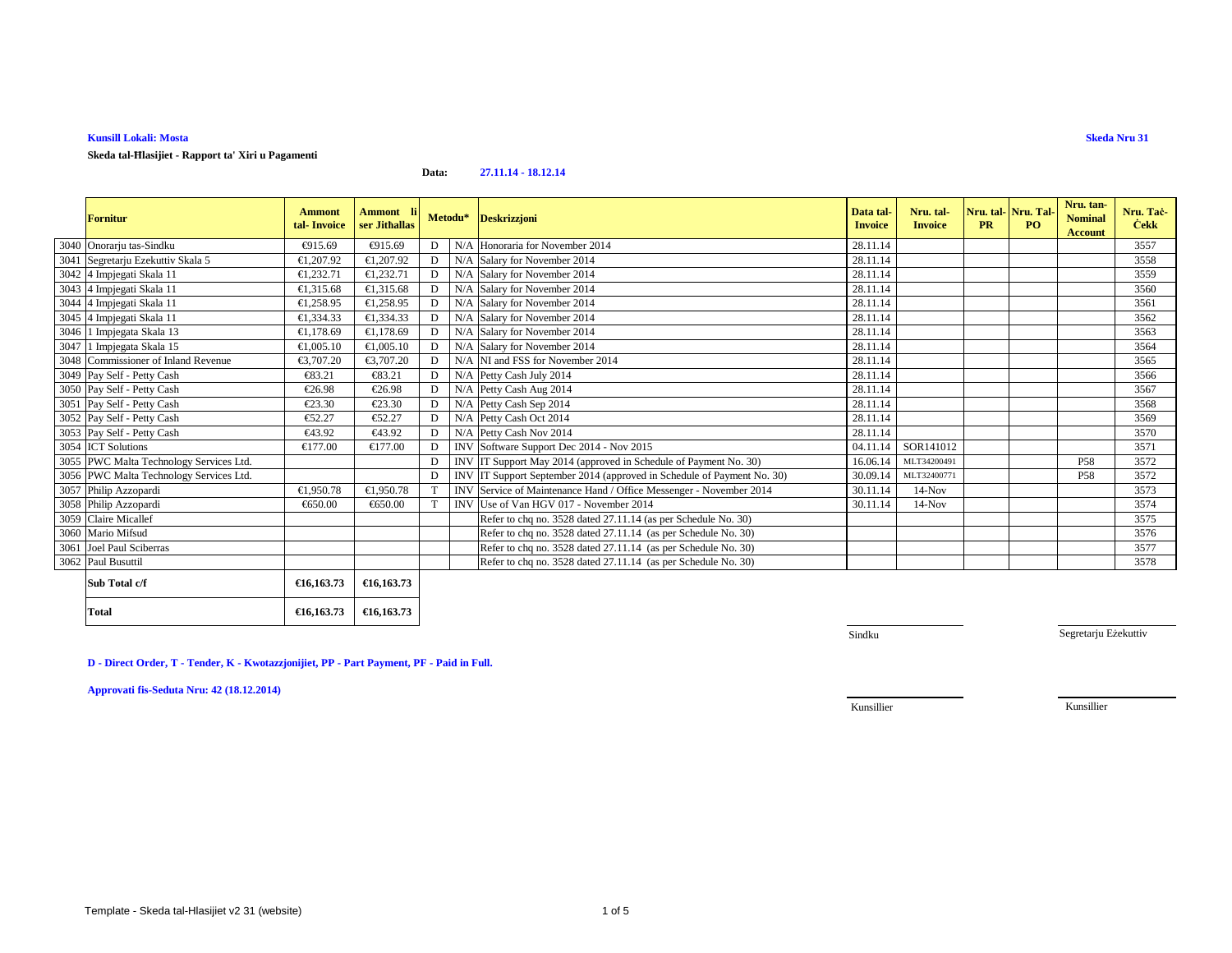## **Kunsill Lokali: Mosta**

### **Skeda tal-Ħlasijiet - Rapport ta' Xiri u Pagamenti**

#### **Data:27.11.14 - 18.12.14**

| <b>Fornitur</b>                      | <b>Ammont</b> tal-<br><b>Invoice</b> | Ammont li<br>ser Jithallas |   | Metodu*    | <b>Deskrizzjoni</b>                                              | Data tal-<br><b>Invoice</b> | Nru. tal-<br><b>Invoice</b> | <b>PR</b> | Nru. tal-Nru. Tal-<br>PO. | Nru. tan-<br><b>Nominal</b><br><b>Account</b> | Nru. Tac-<br><b>Cekk</b> |
|--------------------------------------|--------------------------------------|----------------------------|---|------------|------------------------------------------------------------------|-----------------------------|-----------------------------|-----------|---------------------------|-----------------------------------------------|--------------------------|
| 3063 Simone Attard                   |                                      |                            |   |            | Refer to chq no. 3528 dated 27.11.14 (as per Schedule No. 30)    |                             |                             |           |                           |                                               | 3579                     |
| 3064 Klint Calleja                   |                                      |                            |   |            | Refer to chq no. 3528 dated 27.11.14 (as per Schedule No. 30)    |                             |                             |           |                           |                                               | 3580                     |
| 3065 Martha Quattromani              |                                      |                            |   |            | Refer to chq no. 3528 dated 27.11.14 (as per Schedule No. 30)    |                             |                             |           |                           |                                               | 3581                     |
| 3066 GO p.l.c                        | €19.56                               | €19.56                     | D | <b>INV</b> | 79416841 - Rental December 2014 Consumption November 2014        | 06.12.14                    | 41194472                    |           |                           |                                               | 3582                     |
| 3067 GO p.l.c                        | €65.91                               | €65.91                     |   | <b>INV</b> | 99990002 - Rental December 2014 Consumption November 2014        | 06.12.1                     | 41178513                    |           |                           |                                               | 3583                     |
| 3068 GO p.l.c                        | €418.40                              | €418.40                    |   | <b>INV</b> | Billing Summary - Rental December 2014 Consumption November 2014 | 04.12.14                    | 40888958                    |           |                           |                                               | 3584                     |
| 3069 GO p.l.c                        | €13.87                               | €13.87                     |   | <b>INV</b> | Internet - Rental December 2014 Consumption November2014         | 04.12.14                    | 40893184                    |           |                           |                                               | 3585                     |
| 3070 Cauchi's                        | €56.70                               |                            | D | <b>INV</b> | Newspapers July 2013 - March 2014                                | 10.09.14                    | 6840                        |           |                           |                                               | 3586                     |
| 3071 Cauchi's                        | €493.65                              |                            | D | <b>INV</b> | Various Stationaries                                             | 03.09.14                    | $Sep-14$                    |           |                           |                                               | 3586                     |
| 3072 Cauchi's                        | $-625.35$                            | €525.00                    |   |            | Less amount paid by chq 3468                                     |                             |                             |           |                           |                                               | 3586                     |
|                                      |                                      |                            |   |            |                                                                  |                             |                             |           |                           |                                               |                          |
| 3073 Adam Bugeja                     | €5,111.05                            | €5,111.05                  | T |            | INV Works in Gnien Reggie Cilia                                  | 17.11.14                    | 552/14                      |           |                           | A63                                           | 3587                     |
| 3074 Anna Maria Grech                | €525.00                              | €525.00                    | T |            | INV Youth Work Services September 2014                           | 01.10.14                    | 09/14                       |           |                           | G <sub>32</sub>                               | 3588                     |
| 3075 Andrew Vassallo                 | €126.68                              | €126.68                    | D |            | <b>INV</b> Festa Manhole Cover                                   | 04.09.14                    | 2374-14AV                   |           | 812-14                    | A70                                           | 3589                     |
| 3076 B. Grima & Sons Ltd.            | €259.60                              | €259.60                    | D |            | INV Supply and Install Signs at Gnien Reggie Cilia               | 12.12.14                    | 10004683                    |           | 768-14                    | <b>B45</b>                                    | 3590                     |
| 3077 Book Distributors (BDL) Limited | €60.00                               |                            | D |            | INV Supply of 10 books for Mosta Regional Library                | 25.11.14                    | 242608                      |           | 854-14                    | <b>B19</b>                                    | 3591                     |
| 3078 Book Distributors (BDL) Limited | €15.00                               | €75.00                     | D |            | INV Supply of 1 book for Mosta Regional Library                  | 25.11.14                    | 242632                      |           | 857-14                    | <b>B19</b>                                    | 3591                     |
| 3079 C&X Ironmongery                 | €143.80                              | €143.80                    | D |            | <b>INV</b> Various Maintenance Items                             | 21.10.14                    | 8203                        |           | 833-14                    | C <sub>105</sub>                              | 3592                     |
| Sub Total c/f                        | €7,283.87                            | €7,283.87                  |   |            |                                                                  |                             |                             |           |                           |                                               |                          |
| Sub Total b/f (page 1 of 5)          | €16,163.73                           | €16,163.73                 |   |            |                                                                  |                             |                             |           |                           |                                               |                          |

**0** Sindku

Segretarju Eżekuttiv

**D - Direct Order, T - Tender, K - Kwotazzjonijiet, PP - Part Payment, PF - Paid in Full.**

**€23,447.60 €23,447.60**

**Approvati fis-Seduta Nru: 42 (18.12.2014)**

**Total**

Kunsillier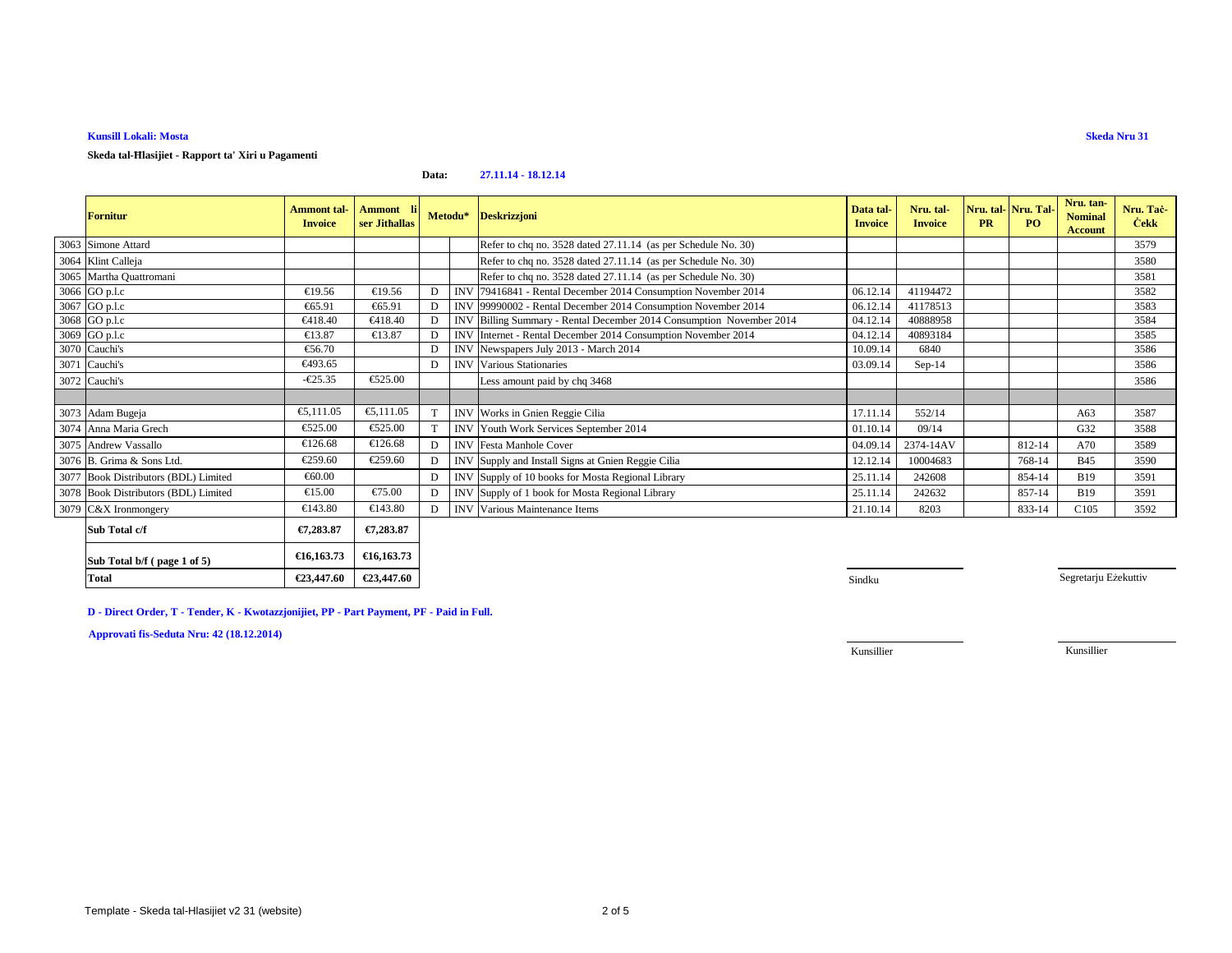## **Kunsill Lokali Mosta**

### **Skeda tal-Hlasijiet - Rapport ta' Xiri u Pagamenti**

#### **Data:27.11.14 - 18.12.14**

|      | <b>Fornitur</b>                            | Ammont tal-<br><b>Invoice</b> | Ammont li<br>ser Jithallas |              | Metodu*    | <b>Deskrizzjoni</b>                                                      | Data tal<br><b>Invoice</b> | Nru. tal-<br><b>Invoice</b> | <b>PR</b> | Nru. tal-Nru. Tal-<br><b>PO</b> | Nru. tan-<br><b>Nominal</b><br><b>Account</b> | Nru. Tač-<br><b>Cekk</b> |
|------|--------------------------------------------|-------------------------------|----------------------------|--------------|------------|--------------------------------------------------------------------------|----------------------------|-----------------------------|-----------|---------------------------------|-----------------------------------------------|--------------------------|
|      | 3080 Dipartiment Propjeta' tal-Gvern       | €6.505.94                     |                            | D            | INV.       | Non-Residential rent 04.10.14 - 03.10.15                                 | 01.1014                    | 1330365                     |           |                                 | L17                                           | 3593                     |
|      | 3081 Dipartiment Propjeta' tal-Gvern       | €4,140.00                     | €10,645.94                 | D            |            | INV Local Council rent 20.11.14 - 19.11.15                               | 03.11.14                   | 1337991                     |           |                                 | L17                                           | 3593                     |
|      | 3082 Datatrak IT Services                  | €9.42                         |                            | D            |            | INV Les August 2014                                                      | 31.08.14                   | 1010930                     |           |                                 | D11                                           | 3594                     |
|      | 3083 Datatrak IT Services                  | €54.15                        | €63.57                     | D            |            | INV LES September 2014                                                   | 30.09.14                   | 1010957                     |           |                                 | D11                                           | 3594                     |
|      | 3084 E.L.C Ltd.                            | €3.380.83                     | €3,380.83                  |              | <b>INV</b> | Cleaning and Maintenance of Parksand Gardens September 2014              | 30.09.14                   | 11103                       |           |                                 | E22                                           | 3595                     |
|      | 3085 Enemalta Corporation                  | €303.55                       | €303.55                    | D            | <b>INV</b> | Remaining amount as per Appliation No. 301199362 (re chq 3192)           | 08.10.14                   |                             |           |                                 | E03                                           | 3596                     |
|      | 3086 Frankie Mifsud                        | €831.25                       | €831.25                    |              | <b>INV</b> | Maintanance & Cleaning for the Public Convenience August 2014            | 31.08.14                   | 0027                        |           |                                 | F <sub>29</sub>                               | 3597                     |
|      | 3087 The Guard & Warden Service House Ltd. | €601.80                       | €601.80                    | D            | <b>INV</b> | Traffic Mnagement from 10.08.14 - 15.08.14                               | 31.08.14                   | GS 001121                   |           |                                 | G26                                           | 3598                     |
| 3088 | Galea Curmi Engineering Consultants        | €408.81                       | €408.81                    | $\mathbf T$  | <b>INV</b> | ContractManager Fee September 2014                                       | 30.09.14                   | 2664                        |           |                                 | G37                                           | 3599                     |
|      | 3089 John J. Camilleri                     | €132.06                       | €132.06                    | D            | N/4        | Mileage claim 05.12.13 - 01.12.14 by MrJohn J. Camilleri (A. Exec. Sec.) | 17.12.14                   |                             |           |                                 |                                               | 3600                     |
|      | 3090 Joseph Attard                         | €252.68                       | €252.68                    |              | <b>INV</b> | Project Management Fee for Triq IOrtolan                                 | 22.09.14                   | 17/14M                      |           |                                 | P <sub>56</sub>                               | 3601                     |
|      | 3091 Jimmy Muscat                          | €1,072.50                     |                            | T            | <b>INV</b> | Bulky Refuse August 2014                                                 | 03.10.14                   |                             |           |                                 | J39                                           | 3602                     |
|      | 3092 Jimmy Muscat                          | €1,002.50                     | €2,075.00                  |              | <b>INV</b> | Bulky Refuse September 2014                                              | 03.10.14                   |                             |           |                                 | J39                                           | 3602                     |
|      | 3093 Dr. Joe Mifsud                        | €590.00                       | €590.00                    |              | <b>INV</b> | Legal Fee August 2014                                                    | 09.09.14                   |                             |           |                                 | M71                                           | 3603                     |
|      | 3094 Koperattiva Tabelli u Sinjali         | €201.95                       |                            | T            |            | <b>INV</b> Road Markings                                                 | 13.03.14                   | 19197                       |           |                                 | G2365                                         | 3604                     |
|      | 3095 Koperattiva Tabelli u Sinjali         | €173.99                       |                            | T            | <b>INV</b> | Road Markings                                                            | 13.03.14                   | 19196                       |           |                                 | G2365                                         | 3604                     |
|      | 3096 Koperattiva Tabelli u Sinjali         | €346.19                       |                            | $\mathbf T$  | <b>INV</b> | Road Markings                                                            | 17.03.14                   | 19198                       |           |                                 | G2365                                         | 3604                     |
|      | 3097 Koperattiva Tabelli u Sinjali         | €155.42                       |                            | T            |            | INV Traffic Signs Job No.10173                                           | 18.03.14                   | 19190                       |           |                                 | G2365                                         | 3604                     |
|      | 3098 Koperattiva Tabelli u Sinjali         | $-633.63$                     |                            |              |            | Exhaust sign + pole notreceived                                          |                            |                             |           |                                 |                                               | 3604                     |
|      | 3099 Koperattiva Tabelli u Sinjali         | €287.92                       | €1,131.84                  | $\mathbf{T}$ | <b>INV</b> | <b>Traffic Signs</b>                                                     | 23.04.14                   | 19333                       |           |                                 | K10                                           | 3604                     |
|      | Sub Total c/f                              | €20,417.33                    | €20,417.33                 |              |            |                                                                          |                            |                             |           |                                 |                                               |                          |
|      | Sub Total b/f (page 2 of 5)                | €23,447.60                    | €23,447.60                 |              |            |                                                                          |                            |                             |           |                                 |                                               |                          |

**Sindku** Sindku and Sindku and Sindku and Sindku and Sindku and Sindku and Sindku and Sindku and Sindku and Sindku

Segretarju Eżekuttiv

**D - Direct Order, T - Tender, K - Kwotazzjonijiet, PP - Part Payment, PF - Paid in Full.**

**€43,864.93 €43,864.93**

**Approvati fis-Seduta Nru: 42 (18.12.2014)**

**Total**

Kunsillier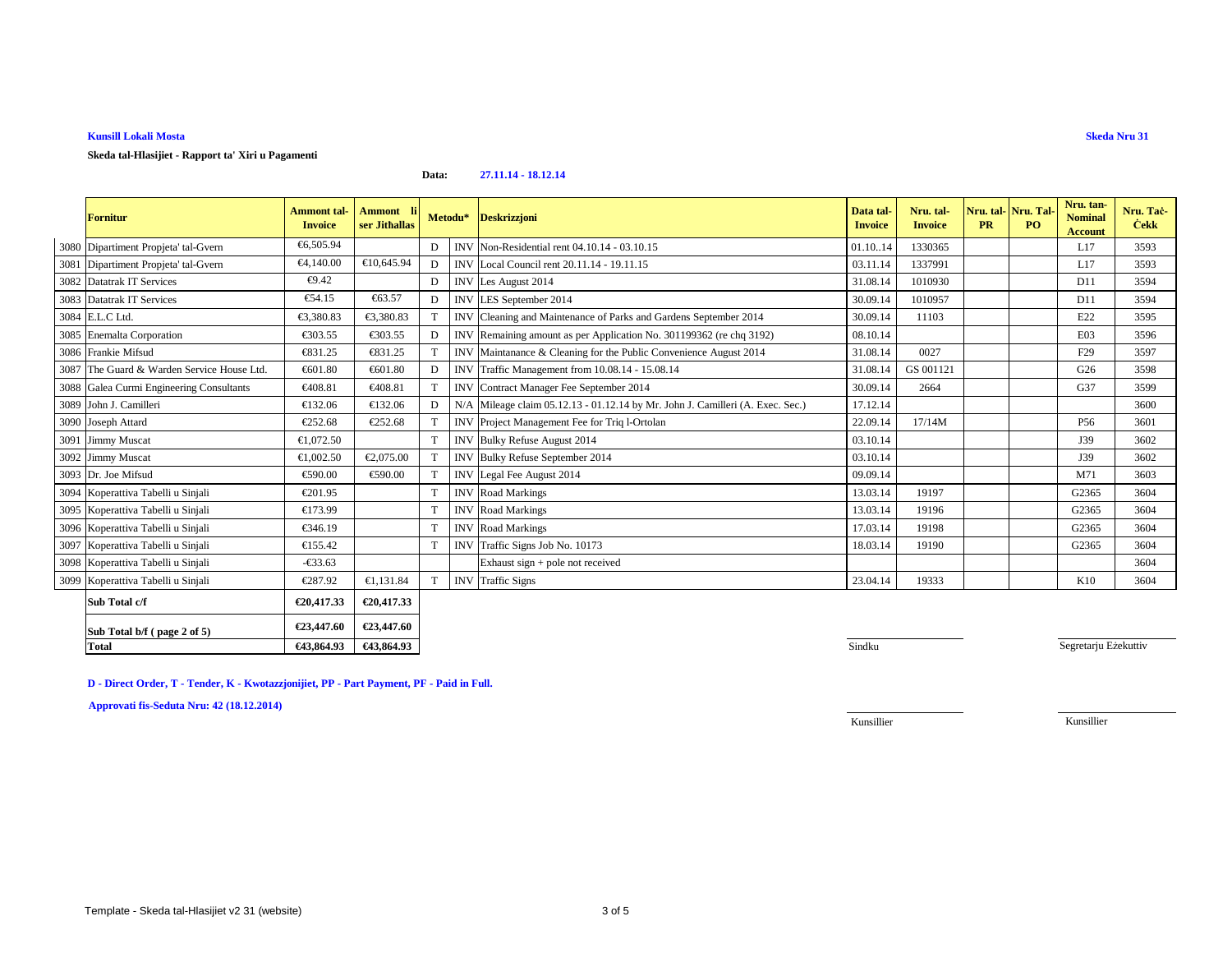| <b>Fornitur</b>                           | <b>Ammont tal-</b><br><b>Invoice</b> | Ammont li<br>ser Jithallas |             |            | Metodu* Deskrizzjoni                                                 | Data tal-<br><b>Invoice</b> | Nru. tal-<br><b>Invoice</b> | <b>PR</b> | Nru. tal-Nru. Tal-<br>PO. | Nru. tan-<br><b>Nominal</b><br><b>Account</b> | Nru. Tac-<br><b>Cekk</b> |
|-------------------------------------------|--------------------------------------|----------------------------|-------------|------------|----------------------------------------------------------------------|-----------------------------|-----------------------------|-----------|---------------------------|-----------------------------------------------|--------------------------|
| 3100 The Lighthouse Keepers               | €18.86                               |                            | T           | <b>INV</b> | <b>Street Lighting Maintenance</b>                                   | 20.01.14                    | 2037                        |           |                           | T35                                           | 3605                     |
| 3101 The Lighthouse Keepers               | € $0.00$                             |                            | $\mathbf T$ | <b>INV</b> | <b>Street Lighting Maintenance</b>                                   | 20.01.14                    | 2042                        |           |                           | T35                                           | 3605                     |
| 3102 The Lighthouse Keepers               | €30.20                               |                            | T           | <b>INV</b> | <b>Street Lighting Maintenance</b>                                   | 14.01.14                    | 2049                        |           |                           | T35                                           | 3605                     |
| 3103 The Lighthouse Keepers               | €5.92                                |                            | T           | <b>INV</b> | <b>Street Lighting Maintenance</b>                                   | 14.01.14                    | 2050                        |           |                           | T35                                           | 3605                     |
| 3104 The Lighthouse Keepers               | €31.87                               |                            | T           | <b>INV</b> | <b>Street Lighting Maintenance</b>                                   | 17.01.14                    | 2052                        |           |                           | <b>T35</b>                                    | 3605                     |
| 3105 The Lighthouse Keepers               | €42.02                               |                            | T           | <b>INV</b> | <b>Street Lighting Maintenance</b>                                   | 17.01.14                    | 2053                        |           |                           | <b>T35</b>                                    | 3605                     |
| 3106 The Lighthouse Keepers               | €15.39                               |                            | $\mathbf T$ | <b>INV</b> | <b>Street Lighting Maintenance</b>                                   | 20.01.14                    | 2054                        |           |                           | <b>T35</b>                                    | 3605                     |
| 3107 The Lighthouse Keepers               | €6.28                                |                            | T           | <b>INV</b> | <b>Street Lighting Maintenance</b>                                   | 20.01.14                    | 2055                        |           |                           | <b>T35</b>                                    | 3605                     |
| 3108 The Lighthouse Keepers               | €19.85                               |                            | $\mathbf T$ | <b>INV</b> | <b>Street Lighting Maintenance</b>                                   | 20.01.14                    | 2057                        |           |                           | <b>T35</b>                                    | 3605                     |
| 3109 The Lighthouse Keepers               | €6.28                                |                            | T           | <b>INV</b> | <b>Street Lighting Maintenance</b>                                   | 20.01.14                    | 2058                        |           |                           | T35                                           | 3605                     |
| 3110 The Lighthouse Keepers               | €30.96                               |                            | $\mathbf T$ | <b>INV</b> | <b>Street Lighting Maintenance</b>                                   | 20.01.14                    | 2059                        |           |                           | <b>T35</b>                                    | 3605                     |
| 3111 The Lighthouse Keepers               | €33.11                               |                            | T           | <b>INV</b> | <b>Street Lighting Maintenance</b>                                   | 20.01.14                    | 2060                        |           |                           | T35                                           | 3605                     |
| 3112 The Lighthouse Keepers               | €30.00                               |                            | T           | <b>INV</b> | <b>Street Lighting Maintenance</b>                                   | 20.01.14                    | 2061                        |           |                           | <b>T35</b>                                    | 3605                     |
| 3113 The Lighthouse Keepers               | €39.86                               |                            | T           | <b>INV</b> | <b>Street Lighting Maintenance</b>                                   | 20.01.14                    | 2062                        |           |                           | T35                                           | 3605                     |
| 3114 The Lighthouse Keepers               | €30.20                               |                            | T           | <b>INV</b> | Street Lighting Maintenance                                          | 20.01.14                    | 2063                        |           |                           | T35                                           | 3605                     |
| 3115 The Lighthouse Keepers               | €20.04                               |                            | T           | <b>INV</b> | <b>Street Lighting Maintenance</b>                                   | 20.01.14                    | 2064                        |           |                           | T35                                           | 3605                     |
| 3116 The Lighthouse Keepers               | €42.29                               |                            | $\mathbf T$ | <b>INV</b> | <b>Street Lighting Maintenance</b>                                   | 20.01.14                    | 2065                        |           |                           | T35                                           | 3605                     |
| 3117 The Lighthouse Keepers               | €35.27                               | €438.40                    | T           | <b>INV</b> | <b>Street Lighting Mainteance</b>                                    | 20.01.14                    | 2066                        |           |                           | <b>T35</b>                                    | 3605                     |
| 3118 Marierose Schembri                   | €144.00                              | €144.00                    | D           | N/A        | Collection of Christmas Stree Light Decorations 2014 - Contributions | 17.12.14                    | $Dec-14$                    |           |                           |                                               | 3606                     |
| 3119 Silver Star Transport Ltd.           | €207.68                              |                            | $\mathbf T$ | <b>INV</b> | Mosta Day Centre Aug 2014                                            | 31.08.14                    | 10003530                    |           |                           | S <sub>21</sub>                               | 3607                     |
| 3120 Silver Star Transport Ltd.           | €233.64                              |                            | $\mathbf T$ | <b>INV</b> | Mosta Day Centre Sep 2014                                            | 30.09.14                    | 10003557                    |           |                           | <b>S21</b>                                    | 3607                     |
| 3121 Silver Star Transport Ltd.           | €76.70                               | €518.02                    | T           | <b>INV</b> | Marsaskala Outing on 27.09.14                                        | 30.09.14                    | 10003564                    |           |                           | S <sub>21</sub>                               | 3607                     |
| 3122 Sirap Ltd.                           | €699.00                              |                            | D           | <b>INV</b> | Personal Computer for Library (Paid from Lbrary Account)             | 13.10.14                    | 152644                      |           | 831-14                    | S58                                           | 3608                     |
| 3123 Sirap Ltd.                           | €35.00                               | €734.00                    | D           | <b>INV</b> | General Technical re: Nadia's PC                                     | 27.10.14                    | 152746                      |           | 839-14                    | S58                                           | 3608                     |
| 3124 S&A Quality Assurance Surveyors Ltd. | €41.30                               | €41.30                     | D           | <b>INV</b> | Servicerendered to Civic Centre's Lift                               | 15.10.14                    | 0342.01.14                  |           | 836-14                    | Q <sub>04</sub>                               | 3609                     |
| Sub Total c/f                             | €1,875.72                            | €1,875.72                  |             |            |                                                                      |                             |                             |           |                           |                                               |                          |
| Sub Total b/f (page 3 of 5)               | €43,864.93                           | €43,864.93                 |             |            |                                                                      |                             |                             |           |                           |                                               |                          |

# **Kunsill Lokali Mosta**

**Skeda tal-Hlasijiet - Rapport ta' Xiri u Pagamenti**

#### **Data:27.11.14 - 18.12.14**

**D - Direct Order, T - Tender, K - Kwotazzjonijiet, PP - Part Payment, PF - Paid in Full.**

**Total €45,740.65 €45,740.65**

**Approvati fis-Seduta Nru: 42 (18.12.2014)**

5. Sindku Sindku Sindku Sindku Sindku Sindku Sindku Sindku Sindku Sindku Sindku Sindku Sindku Sindku Sindku Sindku Sindku Sindku Sindku Sindku Sindku Sindku Sindku Sindku Sindku Sindku Sindku Sindku Sindku Sindku Sindku Si

Segretarju Eżekuttiv

Kunsillier

Kunsillier

**Skeda Nru 31**